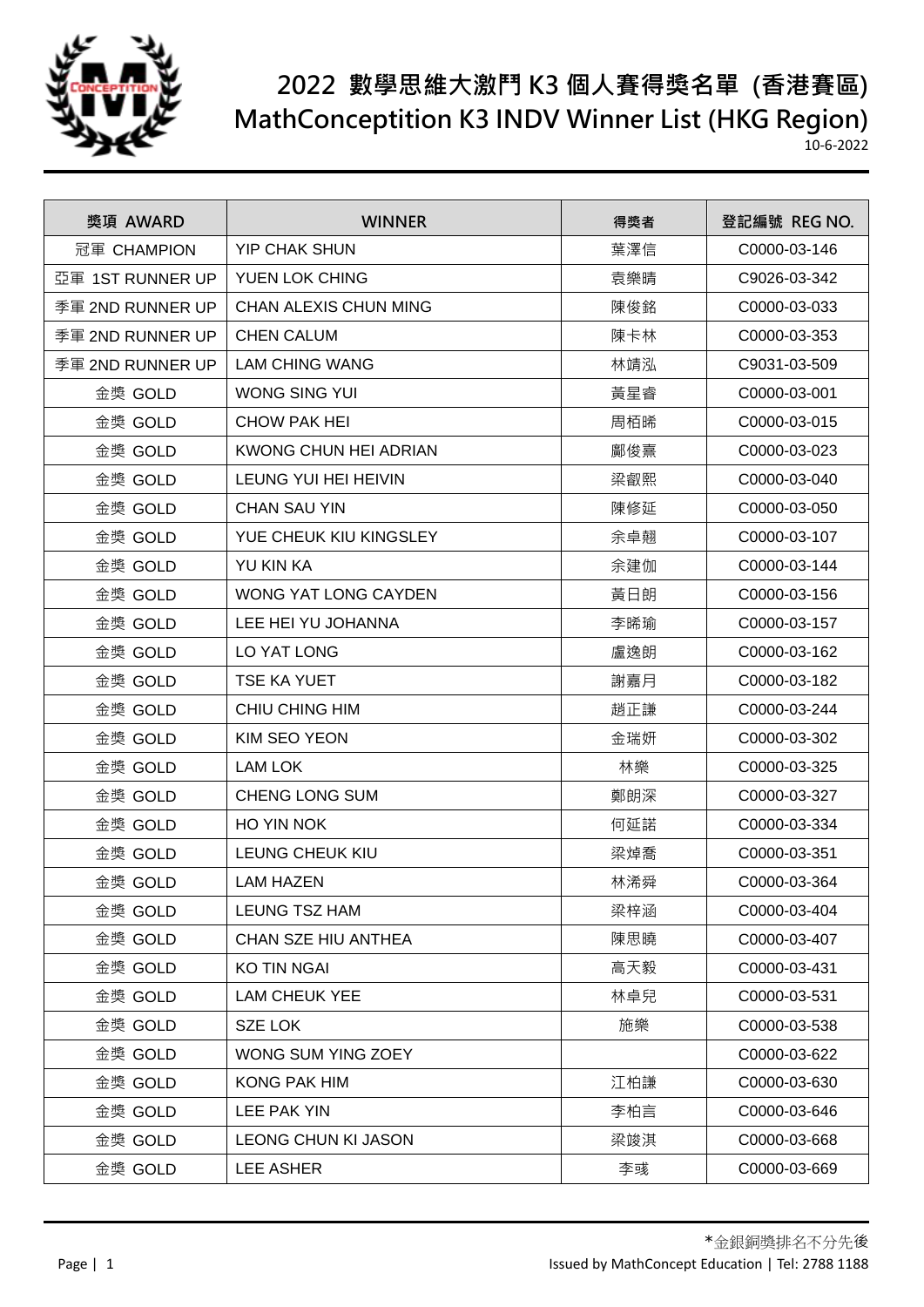

| 獎項 AWARD  | <b>WINNER</b>           | 得獎者 | 登記編號 REG NO. |
|-----------|-------------------------|-----|--------------|
| 金獎 GOLD   | LIN TSZ HO              | 林子皓 | C0000-03-686 |
| 金獎 GOLD   | LOK WANG HEI NATHAN     | 駱泓曦 | C9001-03-127 |
| 金獎 GOLD   | LEE HUI CHING           | 李煦晴 | C9001-03-410 |
| 金獎 GOLD   | HO HO LAM               |     | C9003-03-354 |
| 金獎 GOLD   | <b>WONG HOI KAN</b>     | 王愷勤 | C9004-03-665 |
| 金獎 GOLD   | <b>CHUN LOK YIN</b>     | 秦樂延 | C9005-03-574 |
| 金獎 GOLD   | <b>CHOW STEPHEN</b>     |     | C9005-03-676 |
| 金獎 GOLD   | <b>CHENG SAI HANG</b>   | 鄭世衡 | C9013-03-262 |
| 金獎 GOLD   | <b>CHENG TZE WANG</b>   | 鄭梓宏 | C9017-03-468 |
| 金獎 GOLD   | <b>HO CHETWYN</b>       | 何霈淳 | C9020-03-202 |
| 金獎 GOLD   | CHAO YIK HANG           | 趙翊亨 | C9020-03-650 |
| 金獎 GOLD   | <b>TSE PUI HEI</b>      | 謝沛熹 | C9022-03-058 |
| 金獎 GOLD   | SIN YUI HEI HADRIEL     | 冼睿曦 | C9023-03-249 |
| 金獎 GOLD   | <b>HUANG ZHEHAN</b>     | 黃哲瀚 | C9024-03-264 |
| 金獎 GOLD   | <b>CHAN CLEMENT</b>     | 陳尚善 | C9024-03-498 |
| 金獎 GOLD   | CHAN HEI SHUN JOSHUA    | 陳浠舜 | C9026-03-132 |
| 金獎 GOLD   | <b>CHAN PAK LUN</b>     | 陳柏綸 | C9029-03-593 |
| 金獎 GOLD   | WONG KI HIN             | 黃祺騫 | C9030-03-444 |
| 金獎 GOLD   | <b>KAN TSZ SHUN</b>     | 簡子信 | C9031-03-021 |
| 金獎 GOLD   | WONG KA HONG ARSENE     | 黃家康 | C9032-03-061 |
| 金獎 GOLD   | <b>TUEN HUK YI</b>      | 段鵠兒 | C9033-03-460 |
| 銀獎 SILVER | YIM YU TO               | 嚴裕韜 | C0000-03-008 |
| 銀獎 SILVER | WONG WUI TSING          | 黃薈澄 | C0000-03-043 |
| 銀獎 SILVER | <b>CHAM YAU YEUNG</b>   | 湛游楊 | C0000-03-046 |
| 銀獎 SILVER | <b>TSE PETRUS</b>       | 謝卓洱 | C0000-03-068 |
| 銀獎 SILVER | FOOK HO YAN             | 霍可欣 | C0000-03-088 |
| 銀獎 SILVER | KO LONG YI RONNY        | 古朗頤 | C0000-03-089 |
| 銀獎 SILVER | LEE HOI KI SOPHIA       |     | C0000-03-093 |
| 銀獎 SILVER | FELDMAN MAX TSZHO CHENG | 鄭梓鎬 | C0000-03-134 |
| 銀獎 SILVER | <b>MATSUNAMI YUTO</b>   |     | C0000-03-135 |
| 銀獎 SILVER | <b>CHAN CHING WAN</b>   | 陳靖昀 | C0000-03-138 |
| 銀獎 SILVER | <b>WONG CHURK ZHUN</b>  | 黃卓臻 | C0000-03-181 |
| 銀獎 SILVER | WONG CHEUK WANG TRISTAN | 王琸弘 | C0000-03-199 |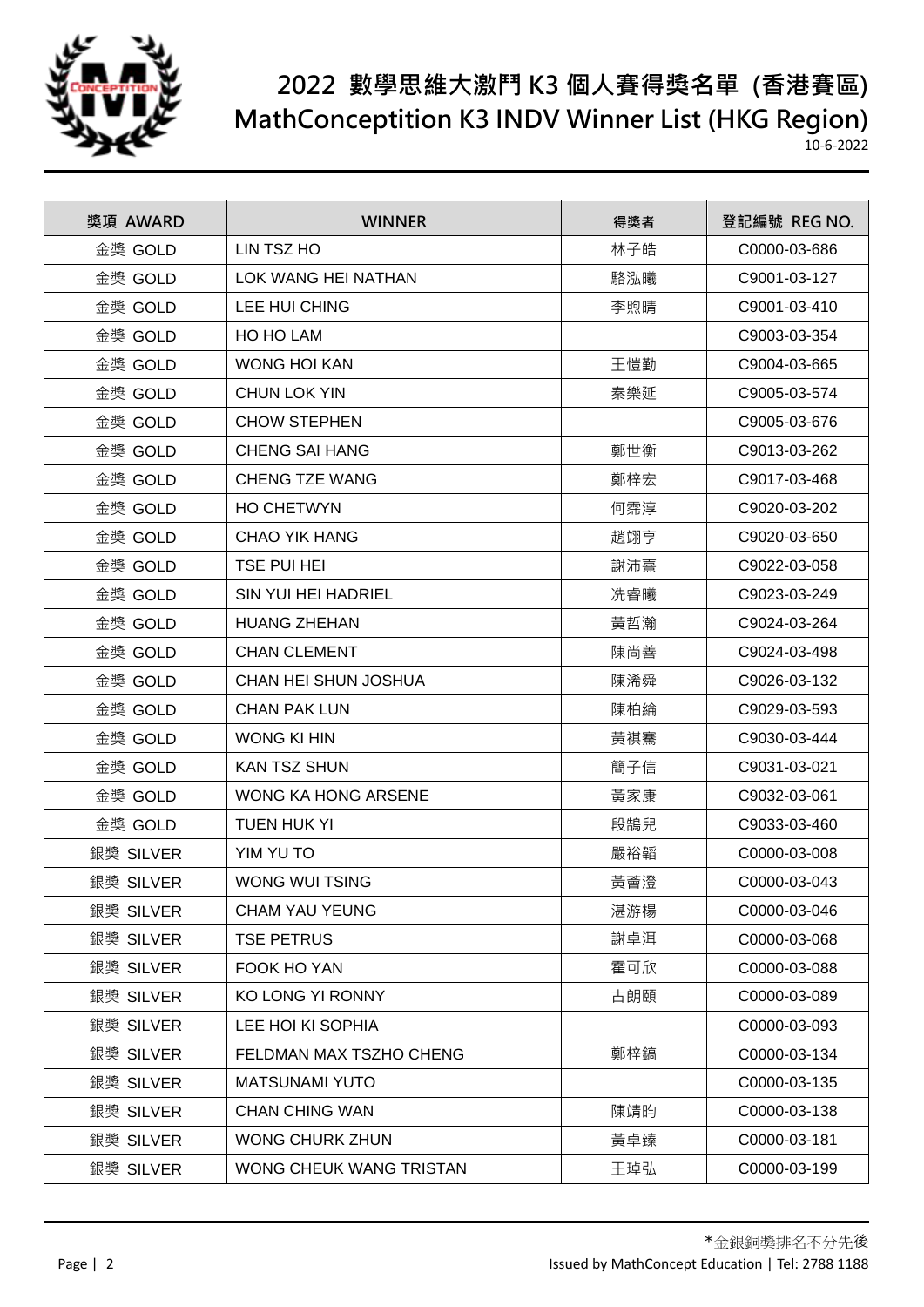

| 獎項 AWARD  | <b>WINNER</b>              | 得獎者 | 登記編號 REG NO. |
|-----------|----------------------------|-----|--------------|
| 銀獎 SILVER | <b>KWOK HIN YU</b>         | 郭軒宇 | C0000-03-233 |
| 銀獎 SILVER | WONG YIN KIU YVETTE        | 黃彥喬 | C0000-03-254 |
| 銀獎 SILVER | <b>MOK PAK HIN</b>         | 莫柏軒 | C0000-03-267 |
| 銀獎 SILVER | LO CHUNG KIU CYRUS         | 盧頌翹 | C0000-03-279 |
| 銀獎 SILVER | <b>CHAN CHIN YU</b>        | 陳芊羽 | C0000-03-339 |
| 銀獎 SILVER | <b>CHU LONG YAT</b>        | 朱朗逸 | C0000-03-401 |
| 銀獎 SILVER | <b>TANG TSZ KIU</b>        | 鄧梓蕎 | C0000-03-406 |
| 銀獎 SILVER | LEE CHIT YIN               | 李哲研 | C0000-03-491 |
| 銀獎 SILVER | <b>CHAN NGAN WUN ELSEY</b> | 陳旻桓 | C0000-03-494 |
| 銀獎 SILVER | <b>ZHANG YOU YU</b>        | 張祐瑜 | C0000-03-499 |
| 銀獎 SILVER | <b>TSE TAK YAN</b>         | 謝得恩 | C0000-03-500 |
| 銀獎 SILVER | <b>CHIM ENKI</b>           | 詹延希 | C0000-03-502 |
| 銀獎 SILVER | CHU TSZ IN                 |     | C0000-03-529 |
| 銀獎 SILVER | TAM TSZ KIU JOSHUA         | 譚子翹 | C0000-03-551 |
| 銀獎 SILVER | <b>TANG KIN TO</b>         | 鄧湕濤 | C0000-03-565 |
| 銀獎 SILVER | <b>FUNG CHUI SZE TRACY</b> | 馮翠思 | C0000-03-580 |
| 銀獎 SILVER | LAU YAT FAN                |     | C0000-03-583 |
| 銀獎 SILVER | <b>LAI CHEUK FUNG</b>      | 黎卓峰 | C0000-03-600 |
| 銀獎 SILVER | <b>CHAN WAN YI</b>         | 陳韻伊 | C0000-03-611 |
| 銀獎 SILVER | <b>CHAN KAI MING</b>       | 陳啟皿 | C0000-03-613 |
| 銀獎 SILVER | YEUNG CHUN HO              | 楊竣皓 | C0000-03-615 |
| 銀獎 SILVER | LI CHING TAT               | 李禎達 | C0000-03-628 |
| 銀獎 SILVER | <b>TANG CHENHAN</b>        | 唐晨涵 | C0000-03-642 |
| 銀獎 SILVER | <b>TSUI HO SUM</b>         | 徐灝森 | C0000-03-661 |
| 銀獎 SILVER | <b>KAO CHING LIM</b>       | 高禎濂 | C0000-03-667 |
| 銀獎 SILVER | <b>HUI MANFRED</b>         | 許文斐 | C0000-03-683 |
| 銀獎 SILVER | <b>GUO ZICHENG GEORGE</b>  | 郭子丞 | C9001-03-025 |
| 銀獎 SILVER | CHENG YU LANG KYLE         | 鄭宇朗 | C9001-03-368 |
| 銀獎 SILVER | LI KARLIE                  | 李芷青 | C9001-03-391 |
| 銀獎 SILVER | <b>TSE SHING HONG</b>      | 謝承劻 | C9003-03-189 |
| 銀獎 SILVER | LEUNG CHING YAU            | 梁瀞攸 | C9003-03-399 |
| 銀獎 SILVER | <b>MAK DAMON HOWAI</b>     | 麥皓維 | C9003-03-493 |
| 銀獎 SILVER | LEUNG CHUNG HEI            | 梁誦琋 | C9003-03-524 |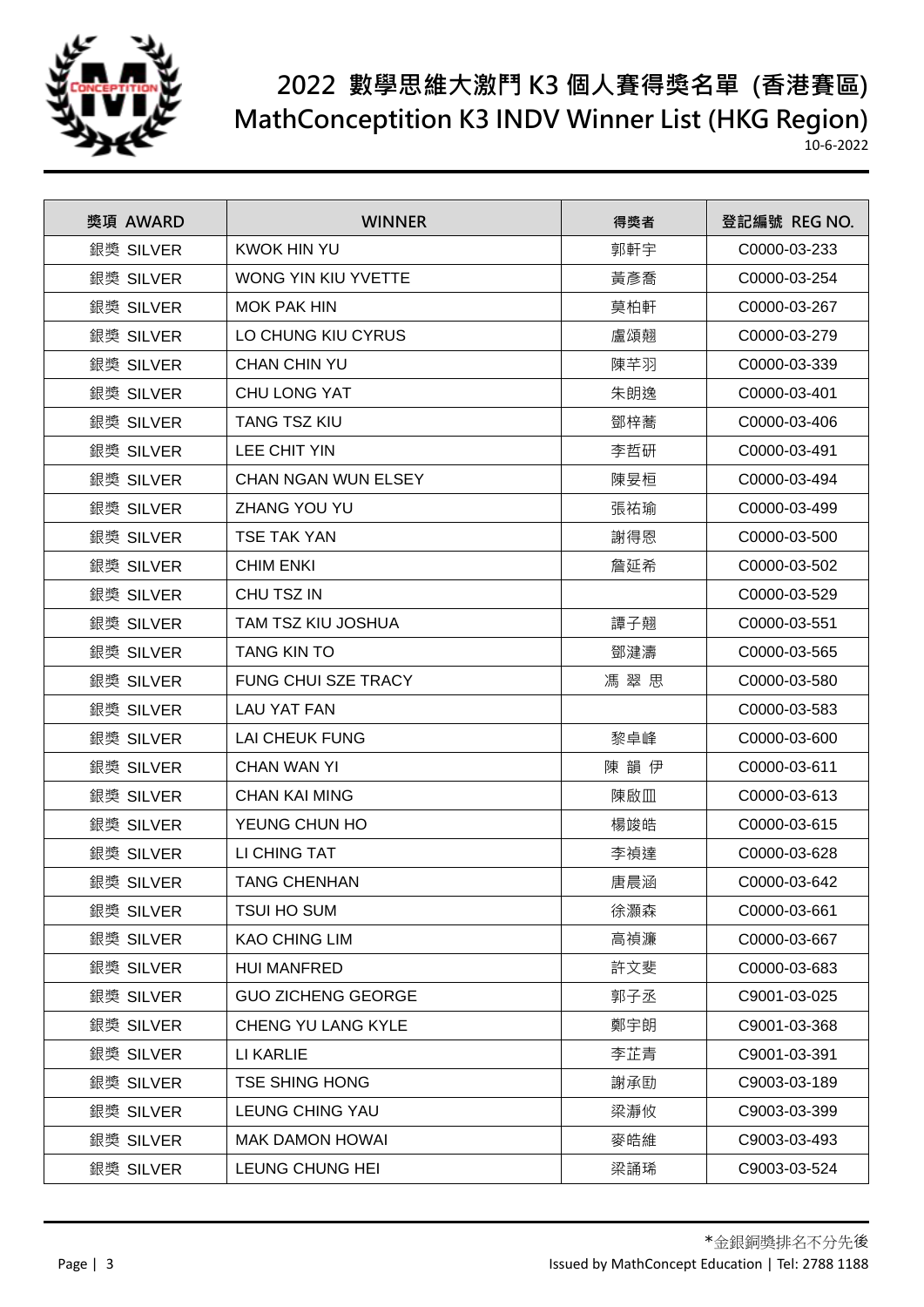

| 獎項 AWARD  | <b>WINNER</b>               | 得獎者 | 登記編號 REG NO. |
|-----------|-----------------------------|-----|--------------|
| 銀獎 SILVER | <b>NG TSZ HO</b>            | 吳子灝 | C9004-03-487 |
| 銀獎 SILVER | <b>WONG TSZ SHUN</b>        | 黃梓純 | C9005-03-035 |
| 銀獎 SILVER | <b>WU CHUN SUM</b>          | 胡雋琛 | C9005-03-158 |
| 銀獎 SILVER | <b>HUI LONG YIN</b>         | 許塱楌 | C9005-03-383 |
| 銀獎 SILVER | <b>LAM YAT TUNG</b>         | 林逸桐 | C9005-03-400 |
| 銀獎 SILVER | <b>CHAN YUK TING</b>        | 陳昱廷 | C9007-03-290 |
| 銀獎 SILVER | <b>LAM YIK HEI</b>          | 林奕曦 | C9008-03-598 |
| 銀獎 SILVER | YU SHEUNG HIN               | 余尚軒 | C9009-03-374 |
| 銀獎 SILVER | <b>CHAN WING HIN</b>        | 陳穎軒 | C9011-03-094 |
| 銀獎 SILVER | <b>WONG PUI HEI</b>         | 王姵睎 | C9011-03-129 |
| 銀獎 SILVER | WONG CHUN HO                | 王俊皓 | C9011-03-476 |
| 銀獎 SILVER | CHENG HO YAT                | 鄭皓一 | C9012-03-112 |
| 銀獎 SILVER | <b>NG YUI HEI</b>           | 吳睿熙 | C9012-03-315 |
| 銀獎 SILVER | <b>WONG CHING YAT</b>       | 黃筬逸 | C9012-03-604 |
| 銀獎 SILVER | YEUNG KA HEI                | 楊家熙 | C9012-03-624 |
| 銀獎 SILVER | <b>CHAN KING LONG</b>       | 陳璟朗 | C9012-03-635 |
| 銀獎 SILVER | <b>CHAN TSZ TUNG</b>        | 陳芷潼 | C9013-03-416 |
| 銀獎 SILVER | WONG HIU YAU                | 王曉悠 | C9014-03-090 |
| 銀獎 SILVER | <b>LAM KIT PUI</b>          | 林杰培 | C9015-03-200 |
| 銀獎 SILVER | <b>TSANG HO SUM</b>         | 曽浩深 | C9015-03-348 |
| 銀獎 SILVER | LIN TIN HO                  | 林天淏 | C9015-03-425 |
| 銀獎 SILVER | LIU CHING HEI               | 廖政熙 | C9017-03-082 |
| 銀獎 SILVER | <b>TSUI SZ POK</b>          | 徐偲博 | C9017-03-511 |
| 銀獎 SILVER | LAU HO WAI                  | 樓昊為 | C9017-03-548 |
| 銀獎 SILVER | PANG NOK JUN                | 彭諾臻 | C9018-03-057 |
| 銀獎 SILVER | <b>SHAM WAI SHUN</b>        | 沈暐舜 | C9019-03-513 |
| 銀獎 SILVER | CHIU TSZ LOK MATTHEW        | 趙梓樂 | C9020-03-041 |
| 銀獎 SILVER | POON WING SZE SELINA        | 潘穎詩 | C9020-03-055 |
| 銀獎 SILVER | <b>FAN CAITLIN HOI TING</b> | 范凱婷 | C9020-03-260 |
| 銀獎 SILVER | <b>HO NATALIE</b>           |     | C9021-03-518 |
| 銀獎 SILVER | <b>WONG KEI YAU</b>         | 黃紀柔 | C9026-03-196 |
| 銀獎 SILVER | <b>HO MAN CHEUK</b>         | 何文焯 | C9027-03-214 |
| 銀獎 SILVER | AU CHING YEE, ARIEL         | 區菁怡 | C9030-03-480 |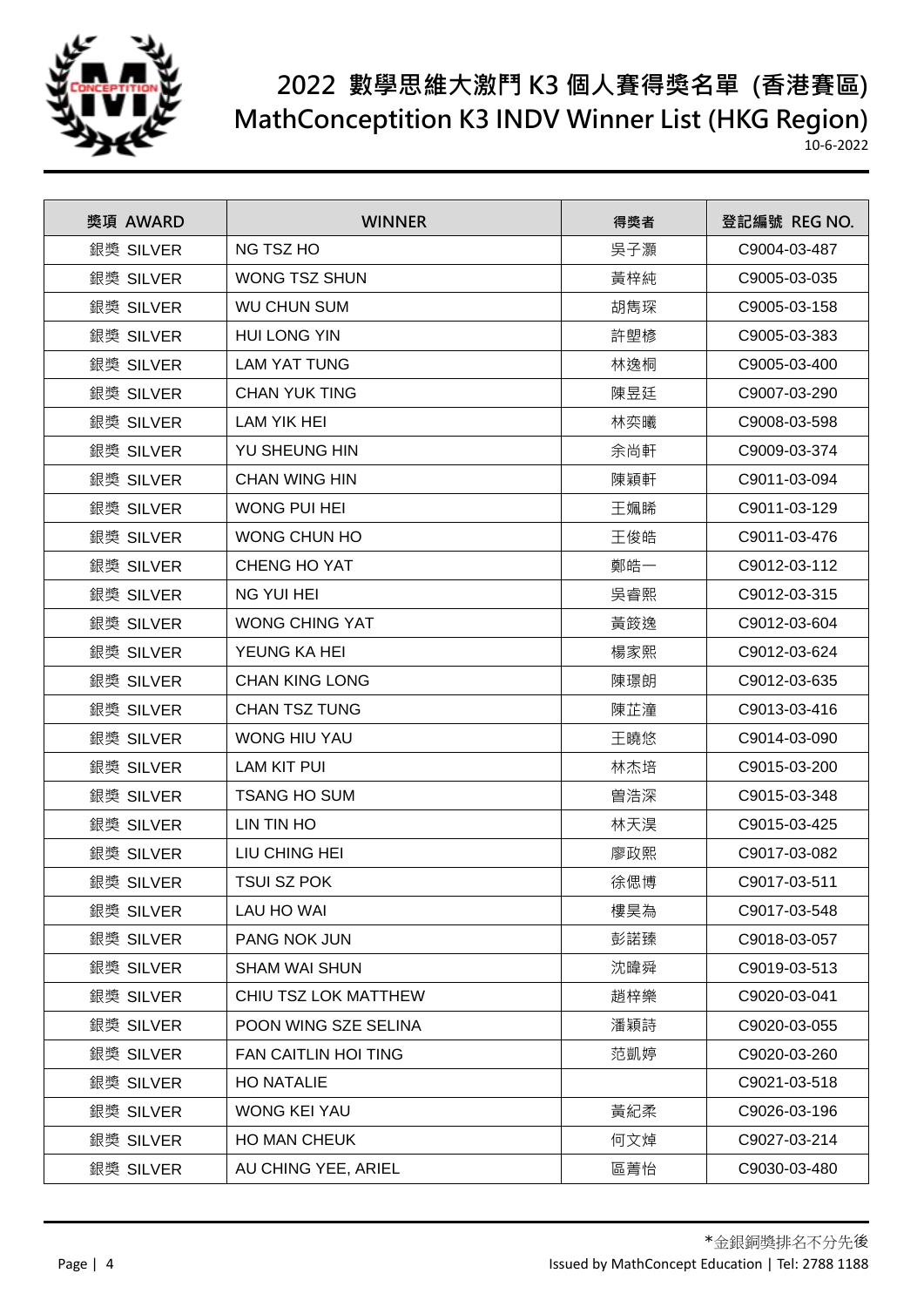

| 獎項 AWARD  | <b>WINNER</b>               | 得獎者 | 登記編號 REG NO. |
|-----------|-----------------------------|-----|--------------|
| 銅獎 BRONZE | <b>WONG CHARLES</b>         | 王俊熙 | C0000-03-018 |
| 銅獎 BRONZE | <b>LIU ALLISON</b>          | 劉心仁 | C0000-03-027 |
| 銅獎 BRONZE | <b>LAM CHIN YU</b>          | 林芊語 | C0000-03-039 |
| 銅獎 BRONZE | ZENG YU YIN RYAN            | 曾愉然 | C0000-03-079 |
| 銅獎 BRONZE | CHAN LOK YI JOYCE           | 陳樂怡 | C0000-03-085 |
| 銅獎 BRONZE | YAU LONG YU                 | 邱塱予 | C0000-03-099 |
| 銅獎 BRONZE | LIN YAT HIN QUINTUS         | 林逸軒 | C0000-03-148 |
| 銅獎 BRONZE | <b>MA CHI NGAI</b>          | 馬知毅 | C0000-03-160 |
| 銅獎 BRONZE | <b>HE KWONGZI</b>           | 賀曠之 | C0000-03-167 |
| 銅獎 BRONZE | CHIU HEI TUNG VICTORIA      | 趙曦彤 | C0000-03-183 |
| 銅獎 BRONZE | <b>PAN TSZ HO STANLEY</b>   | 潘梓灝 | C0000-03-184 |
| 銅獎 BRONZE | <b>HUI SIN YAU</b>          | 許善柔 | C0000-03-201 |
| 銅獎 BRONZE | LUK PAK YIU                 | 陸柏堯 | C0000-03-212 |
| 銅獎 BRONZE | LI KAM CHAK                 | 李金澤 | C0000-03-224 |
| 銅獎 BRONZE | <b>CHAN HO FUNG SILAS</b>   | 陳昊鋒 | C0000-03-227 |
| 銅獎 BRONZE | <b>SHE WILLIAM</b>          | 佘佳樑 | C0000-03-234 |
| 銅獎 BRONZE | <b>CAI YEE SEN SUMMER</b>   | 蔡依宸 | C0000-03-243 |
| 銅獎 BRONZE | <b>CHEUNG CHEUK HIM</b>     | 張卓謙 | C0000-03-247 |
| 銅獎 BRONZE | <b>FUNG NGA SUM COSETTE</b> | 馮雅心 | C0000-03-252 |
| 銅獎 BRONZE | CHEUNG YUI HIN LINCOLN      | 張睿軒 | C0000-03-285 |
| 銅獎 BRONZE | <b>LAI TAK SHUN</b>         |     | C0000-03-318 |
| 銅獎 BRONZE | CHENG KA SHING ZACK         | 鄭珈承 | C0000-03-320 |
| 銅獎 BRONZE | CHOW HIN LOK                | 周衍樂 | C0000-03-344 |
| 銅獎 BRONZE | LUNG TSZ YAU, CHARLOTTE     | 龍芷尤 | C0000-03-345 |
| 銅獎 BRONZE | KO WING HEI                 | 高穎晞 | C0000-03-346 |
| 銅獎 BRONZE | <b>LIANG BRIAN</b>          | 梁思博 | C0000-03-360 |
| 銅獎 BRONZE | <b>YUAN SHU</b>             | 袁數  | C0000-03-377 |
| 銅獎 BRONZE | SO HEI KIT                  | 蘇熙杰 | C0000-03-385 |
| 銅獎 BRONZE | <b>BI ALBERT</b>            |     | C0000-03-392 |
| 銅獎 BRONZE | <b>SHEN ALICIA</b>          | 沈奕辰 | C0000-03-403 |
| 銅獎 BRONZE | YOUNG HUGO WAH SUN          | 楊華燊 | C0000-03-429 |
| 銅獎 BRONZE | TAM TSZ HONG                | 譚子康 | C0000-03-432 |
| 銅獎 BRONZE | LEE KA YUI                  | 李嘉睿 | C0000-03-453 |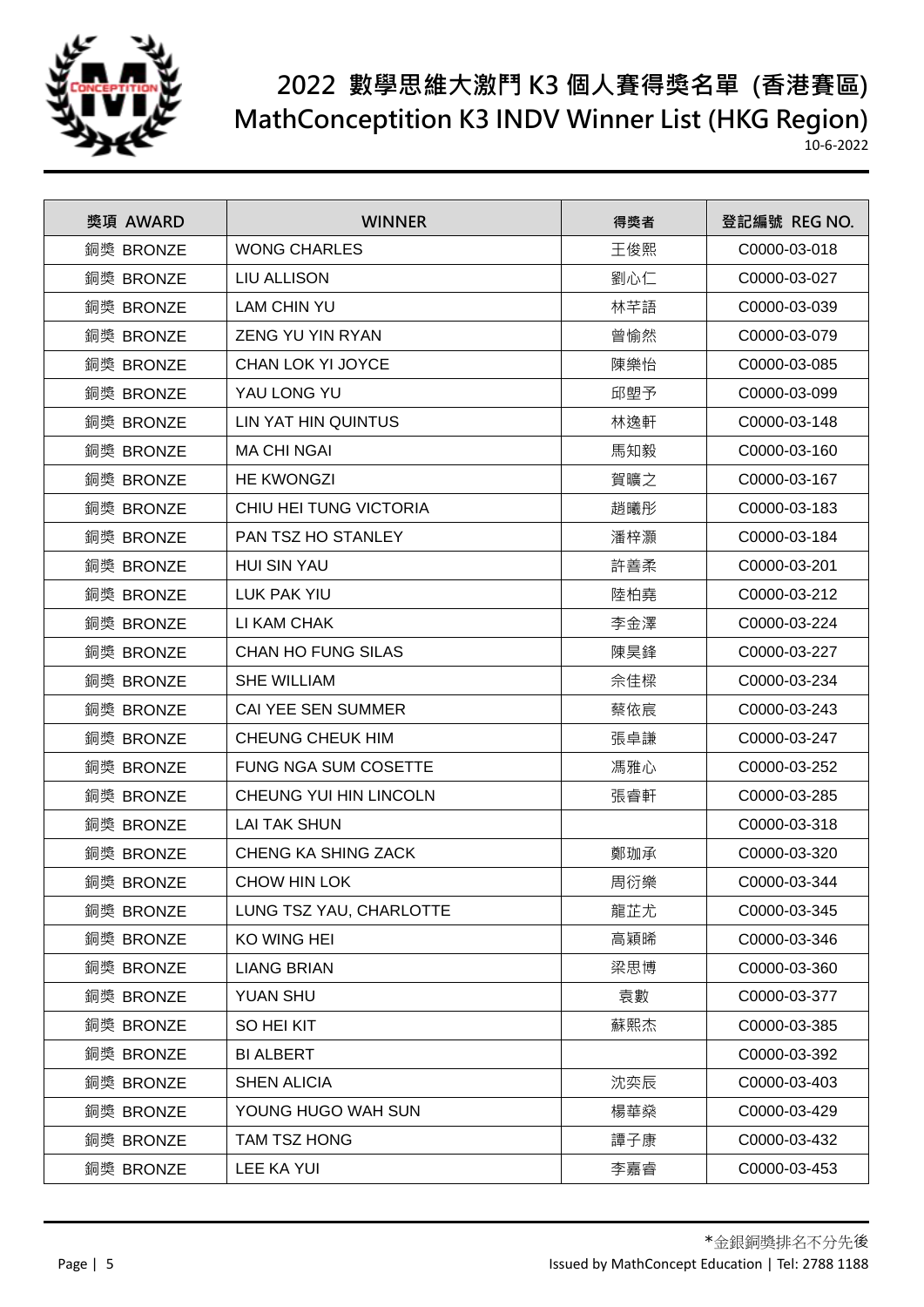

| 獎項 AWARD  | <b>WINNER</b>                | 得獎者 | 登記編號 REG NO. |
|-----------|------------------------------|-----|--------------|
| 銅獎 BRONZE | <b>KAM YUET YAN</b>          | 金悦殷 | C0000-03-456 |
| 銅獎 BRONZE | LEUNG TSZ TOU                | 梁梓弢 | C0000-03-486 |
| 銅獎 BRONZE | <b>TSANG YAT HIN JAYDEN</b>  | 曾逸軒 | C0000-03-488 |
| 銅獎 BRONZE | <b>TANG CHEUNG TIN</b>       | 鄧翔天 | C0000-03-495 |
| 銅獎 BRONZE | <b>MIAO CURTIS</b>           | 繆捷遠 | C0000-03-504 |
| 銅獎 BRONZE | <b>TANG PUI LAM</b>          | 鄧沛琳 | C0000-03-534 |
| 銅獎 BRONZE | <b>CHOW SUI KWAN</b>         | 周帥鈞 | C0000-03-545 |
| 銅獎 BRONZE | KWOK YUI YIN ETHAN           | 郭睿賢 | C0000-03-546 |
| 銅獎 BRONZE | <b>CHEUNG KING CHUN</b>      | 張憬儁 | C0000-03-553 |
| 銅獎 BRONZE | ABEYNAYAKE SHENUTH RUMAIN    |     | C0000-03-555 |
| 銅獎 BRONZE | <b>CHEUNG OWEN</b>           | 張傲翔 | C0000-03-557 |
| 銅獎 BRONZE | <b>CHAN HO YING</b>          | 陳灝瑩 | C0000-03-561 |
| 銅獎 BRONZE | <b>LEUNG SEN LOK</b>         | 梁晨樂 | C0000-03-576 |
| 銅獎 BRONZE | YEUNG HO YIU                 | 楊皓堯 | C0000-03-581 |
| 銅獎 BRONZE | <b>FAN YAT NOK</b>           | 范一諾 | C0000-03-584 |
| 銅獎 BRONZE | TSE MING YAN, ABIGAIL        | 謝明欣 | C0000-03-595 |
| 銅獎 BRONZE | <b>NG YAU LONG</b>           | 吳佑朗 | C0000-03-601 |
| 銅獎 BRONZE | LI SING YU                   | 李星儒 | C0000-03-610 |
| 銅獎 BRONZE | <b>CHAN CHUN HIN CHESTER</b> | 陳雋軒 | C0000-03-639 |
| 銅獎 BRONZE | <b>LEUNG YAN CHUN</b>        | 梁仁駿 | C0000-03-659 |
| 銅獎 BRONZE | LAW PAK HAY HAYDN            | 羅柏熹 | C0000-03-663 |
| 銅獎 BRONZE | <b>CHUI LIK YAN</b>          | 崔力仁 | C9001-03-059 |
| 銅獎 BRONZE | <b>MAK HEI YI</b>            | 麥晞怡 | C9001-03-069 |
| 銅獎 BRONZE | YAN ELIZABETH GRACE          |     | C9001-03-422 |
| 銅獎 BRONZE | AU KAN CHING                 | 區勤正 | C9001-03-452 |
| 銅獎 BRONZE | YU CHLOE NICOLE              |     | C9001-03-475 |
| 銅獎 BRONZE | <b>NGAN KAI TING</b>         | 顏繼霆 | C9002-03-005 |
| 銅獎 BRONZE | WONG CHUN HEI KRIS           | 黃俊熹 | C9002-03-163 |
| 銅獎 BRONZE | TAI LAI YIN                  | 戴禮彥 | C9003-03-152 |
| 銅獎 BRONZE | <b>LAM HON LAM</b>           | 林翰林 | C9003-03-153 |
| 銅獎 BRONZE | WONG CHUN TUNG               |     | C9003-03-309 |
| 銅獎 BRONZE | <b>SHUM GEMMA</b>            | 岑芝雨 | C9003-03-336 |
| 銅獎 BRONZE | WONG SHUN HEI                | 黃信希 | C9003-03-379 |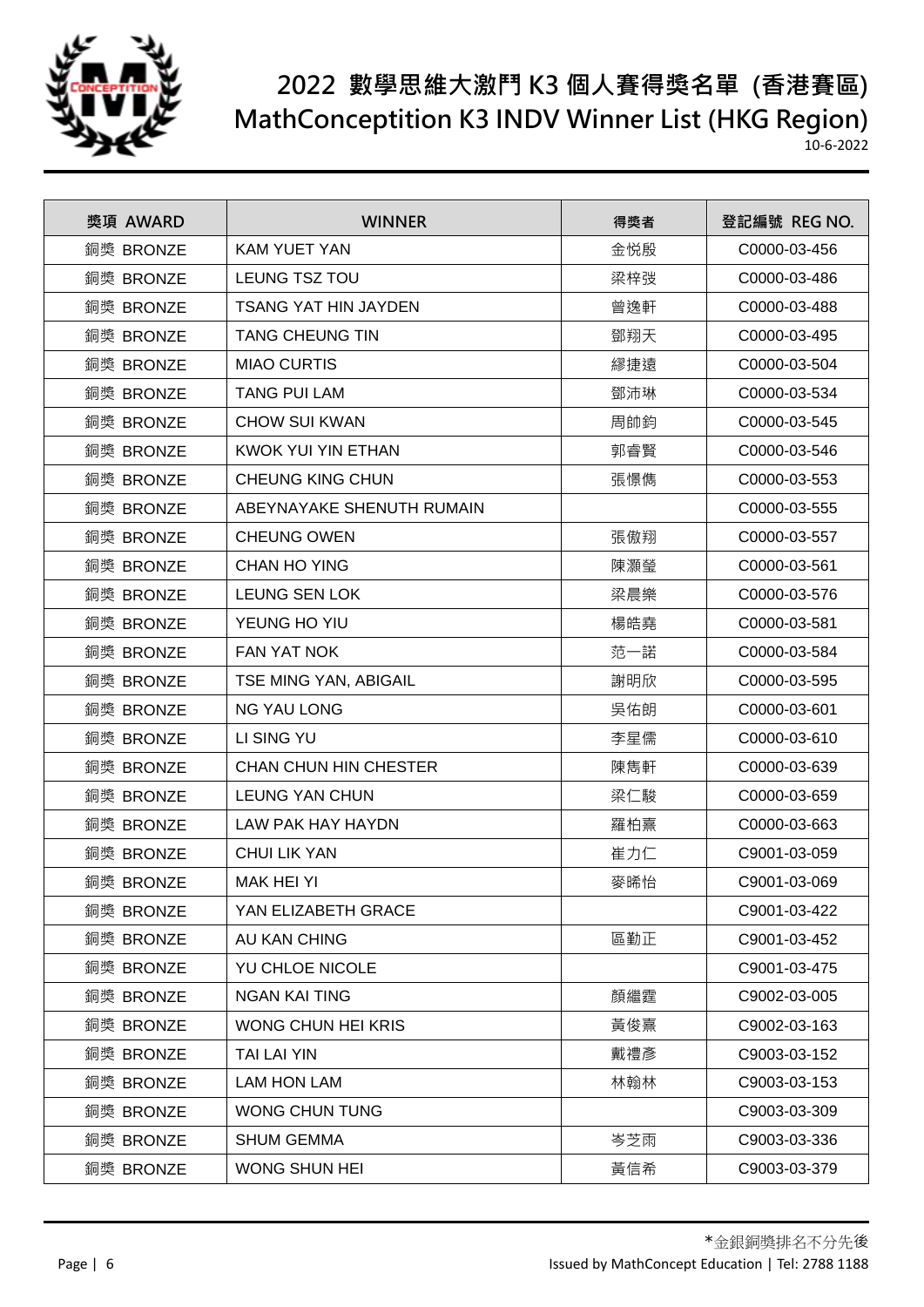

| 獎項 AWARD  | <b>WINNER</b>               | 得獎者  | 登記編號 REG NO. |
|-----------|-----------------------------|------|--------------|
| 銅獎 BRONZE | YEUNG TSZ TUNG              | 楊子彤  | C9004-03-213 |
| 銅獎 BRONZE | YAU CHUNG TING CHARIS       | 邱頌庭  | C9005-03-004 |
| 銅獎 BRONZE | CHAN YI LOK ELLIOTT         | 陳懿樂  | C9005-03-169 |
| 銅獎 BRONZE | WONG MAN FUNG               |      | C9005-03-216 |
| 銅獎 BRONZE | HU YUIHEI                   | 胡睿晞  | C9005-03-330 |
| 銅獎 BRONZE | LAU SHEUNG WOON ANFERNEE    | 劉尚桓  | C9005-03-682 |
| 銅獎 BRONZE | <b>HUI CHING PUI MARCUS</b> | 許靖培  | C9006-03-306 |
| 銅獎 BRONZE | HUI CHING LONG QUINN        | 許靖朗  | C9006-03-307 |
| 銅獎 BRONZE | CHEONG HO KIU               | 張皓喬  | C9007-03-175 |
| 銅獎 BRONZE | <b>CHAN SI JUN</b>          | 陳思臻  | C9007-03-341 |
| 銅獎 BRONZE | <b>SZETO YEE HIN</b>        | 司徒懿軒 | C9008-03-235 |
| 銅獎 BRONZE | SIU WING HEI ANGUS          | 蕭永浠  | C9008-03-532 |
| 銅獎 BRONZE | CHU HOK HIM                 | 朱學謙  | C9008-03-672 |
| 銅獎 BRONZE | YEUNG YAT MAN EMANUELLA     | 楊溢憫  | C9009-03-218 |
| 銅獎 BRONZE | <b>CHING YEUK YEE</b>       | 程若依  | C9009-03-311 |
| 銅獎 BRONZE | LI SUM YEE                  | 李芯兒  | C9009-03-370 |
| 銅獎 BRONZE | <b>WONG CHIN LAM</b>        | 王芊琳  | C9009-03-526 |
| 銅獎 BRONZE | <b>SIU YUEN YIN VINCY</b>   | 蕭婉妍  | C9010-03-178 |
| 銅獎 BRONZE | <b>LAU HONG KIT</b>         | 劉康傑  | C9011-03-343 |
| 銅獎 BRONZE | PU WAI HIN                  | 濮煒軒  | C9012-03-282 |
| 銅獎 BRONZE | <b>WONG SUET CHING</b>      |      | C9012-03-625 |
| 銅獎 BRONZE | <b>WONG WING LAM</b>        | 黃詠霖  | C9012-03-636 |
| 銅獎 BRONZE | <b>LAI CHEUK HANG</b>       | 黎卓衡  | C9012-03-677 |
| 銅獎 BRONZE | <b>YIP PAK LOK</b>          | 葉柏樂  | C9013-03-151 |
| 銅獎 BRONZE | LO YAT HEI                  | 羅日稀  | C9013-03-219 |
| 銅獎 BRONZE | YIP TSZ YU                  | 葉芷妤  | C9014-03-439 |
| 銅獎 BRONZE | LAI LOK CHING HILARY        | 黎樂澄  | C9015-03-458 |
| 銅獎 BRONZE | <b>CHAN KA HEI</b>          | 陳嘉熙  | C9015-03-471 |
| 銅獎 BRONZE | <b>NG VICTOR</b>            | 吳俊羲  | C9017-03-078 |
| 銅獎 BRONZE | YEUNG HO YU                 | 楊皓宇  | C9017-03-418 |
| 銅獎 BRONZE | <b>TSE YUEN CHING</b>       | 謝沅澄  | C9017-03-586 |
| 銅獎 BRONZE | WONG HEI CHUN               | 黃曦進  | C9017-03-607 |
| 銅獎 BRONZE | <b>SUNG CHUN YIN</b>        | 宋浚然  | C9017-03-608 |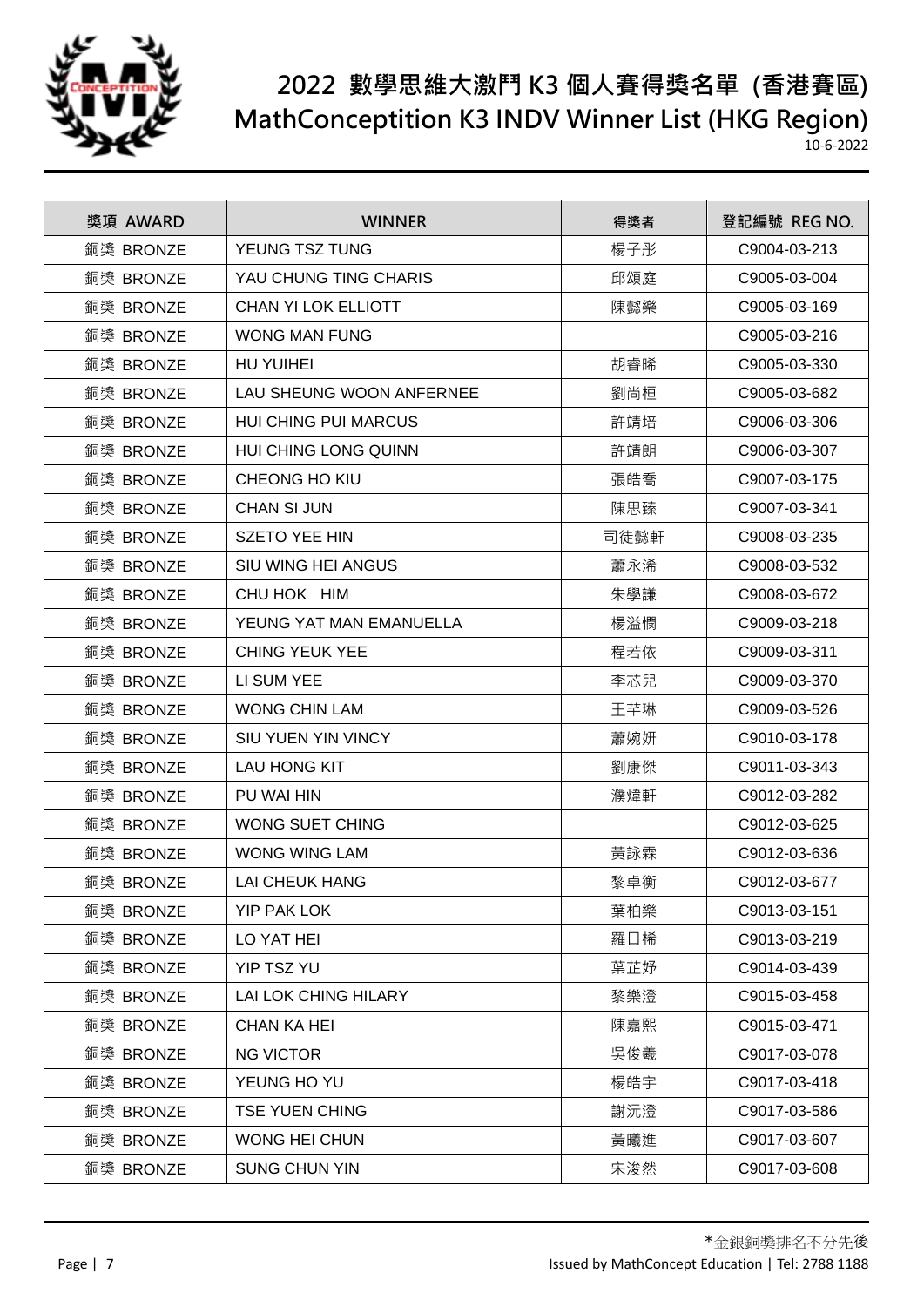

| 獎項 AWARD  | <b>WINNER</b>                 | 得獎者 | 登記編號 REG NO. |
|-----------|-------------------------------|-----|--------------|
| 銅獎 BRONZE | <b>WONG HEI LAM</b>           | 黃曦霖 | C9017-03-609 |
| 銅獎 BRONZE | TSE HO YEUNG                  | 謝皓陽 | C9018-03-086 |
| 銅獎 BRONZE | <b>WONG YIK HANG</b>          |     | C9018-03-137 |
| 銅獎 BRONZE | LO SIN KI                     | 盧善琪 | C9018-03-225 |
| 銅獎 BRONZE | <b>CHAN ALICIA WING KIU</b>   | 陳咏翹 | C9020-03-208 |
| 銅獎 BRONZE | <b>CHAN PAK HEI</b>           | 陳柏希 | C9020-03-350 |
| 銅獎 BRONZE | <b>SZE KWAN HO</b>            | 施君澔 | C9020-03-478 |
| 銅獎 BRONZE | <b>TSE HOI KA</b>             | 謝愷珈 | C9022-03-271 |
| 銅獎 BRONZE | <b>TANG XANDER HO TING</b>    | 鄧浩廷 | C9023-03-240 |
| 銅獎 BRONZE | <b>CHUI YIU KWAN</b>          | 徐堯坤 | C9024-03-105 |
| 銅獎 BRONZE | <b>FONG LAP YAN</b>           | 方立仁 | C9024-03-310 |
| 銅獎 BRONZE | <b>WONG LEONG CHI CHARLES</b> |     | C9024-03-441 |
| 銅獎 BRONZE | WONG YU HEI (CHARLOTTE)       | 王予浠 | C9024-03-621 |
| 銅獎 BRONZE | <b>WAN CHUN HEI</b>           | 温晉熙 | C9024-03-644 |
| 銅獎 BRONZE | <b>CHAM CHUN SIN</b>          | 湛竣善 | C9026-03-640 |
| 銅獎 BRONZE | <b>WONG MAN SHUN</b>          | 黃文信 | C9027-03-052 |
| 銅獎 BRONZE | <b>LO TSUNMAN</b>             | 盧浚文 | C9027-03-066 |
| 銅獎 BRONZE | <b>LAM LONG</b>               | 林朗  | C9027-03-171 |
| 銅獎 BRONZE | <b>KWOK SHUN HEI</b>          | 郭信晞 | C9027-03-276 |
| 銅獎 BRONZE | <b>CHAN CHUN SING JASON</b>   | 陳駿昇 | C9027-03-652 |
| 銅獎 BRONZE | <b>WANG RUOGU ROGER</b>       | 王若谷 | C9028-03-053 |
| 銅獎 BRONZE | <b>WONG SHUN YAT</b>          | 黃淳逸 | C9028-03-283 |
| 銅獎 BRONZE | <b>CHONG PUI CHI</b>          |     | C9028-03-293 |
| 銅獎 BRONZE | LI YIN KAM                    | 黎彥錦 | C9028-03-296 |
| 銅獎 BRONZE | KWOK CHING FUNG JEREMY        | 郭政峰 | C9029-03-596 |
| 銅獎 BRONZE | WONG HO YING                  | 黃灝瑩 | C9029-03-679 |
| 銅獎 BRONZE | CHIN SZE SZE CHARLOTTE        | 錢施施 | C9030-03-007 |
| 銅獎 BRONZE | YEUNG TZE PUI                 | 楊梓培 | C9030-03-010 |
| 銅獎 BRONZE | <b>TSE MING YAN</b>           | 謝明恩 | C9030-03-236 |
| 銅獎 BRONZE | <b>CHAN HAN YI</b>            | 陳幸兒 | C9031-03-002 |
| 銅獎 BRONZE | IP MAN HEI                    | 葉敏熙 | C9031-03-510 |
| 銅獎 BRONZE | <b>CHENG LAI TSUN</b>         | 鄭禮浚 | C9032-03-037 |
| 銅獎 BRONZE | CHU CHEUK TING ASKA           | 朱綽廷 | C9032-03-291 |